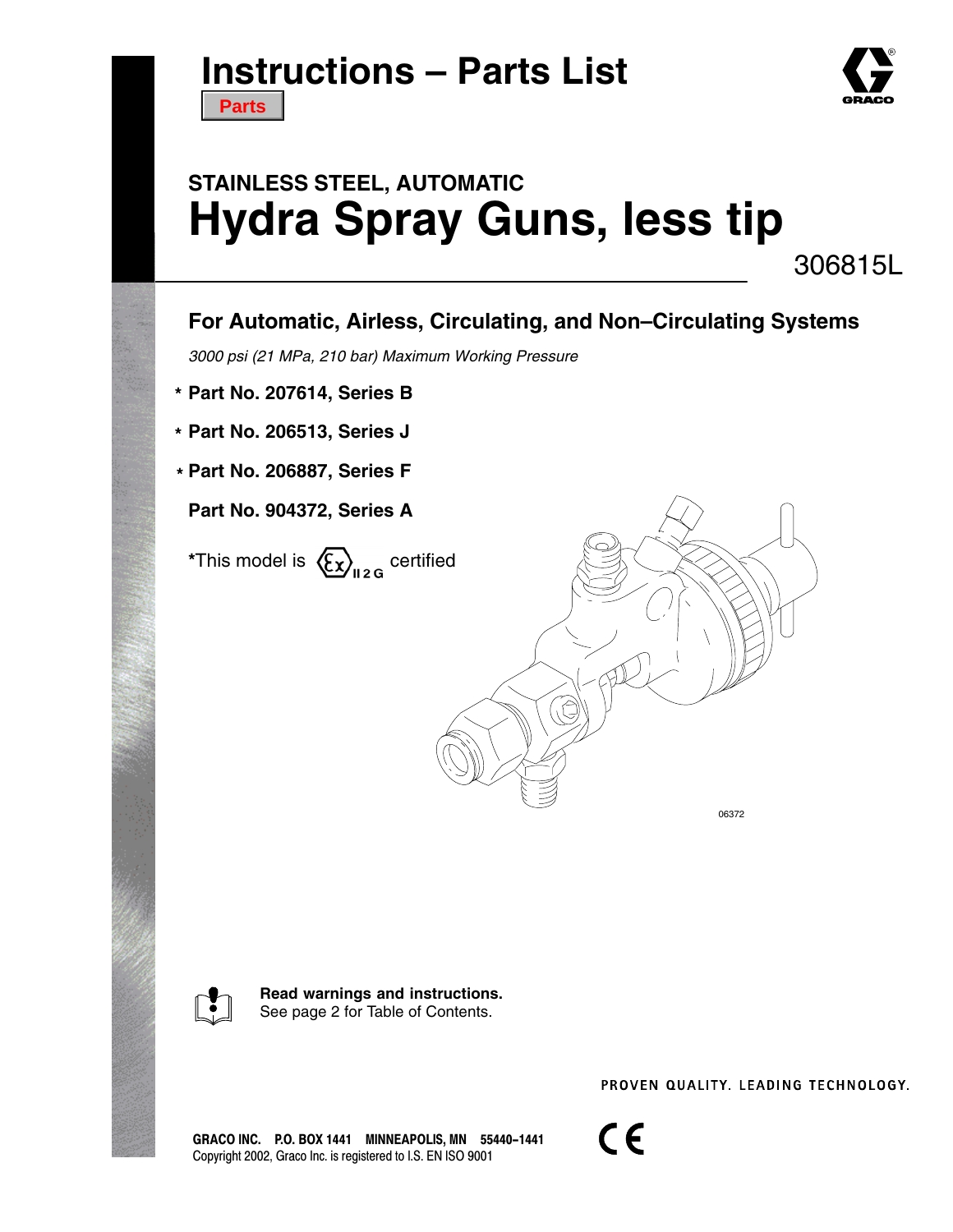## **Table of Contents**

| Graco Standard Warranty  16 |  |
|-----------------------------|--|
|                             |  |
|                             |  |

# **Symbols**

### **Warning Symbol**

### **WARNING**

This symbol alerts you to the possibility of serious injury or death if you do not follow the instructions.

### **Caution Symbol**

## **CAUTION**

This symbol alerts you to the possibility of damage to or destruction of equipment if you do not follow the instructions.

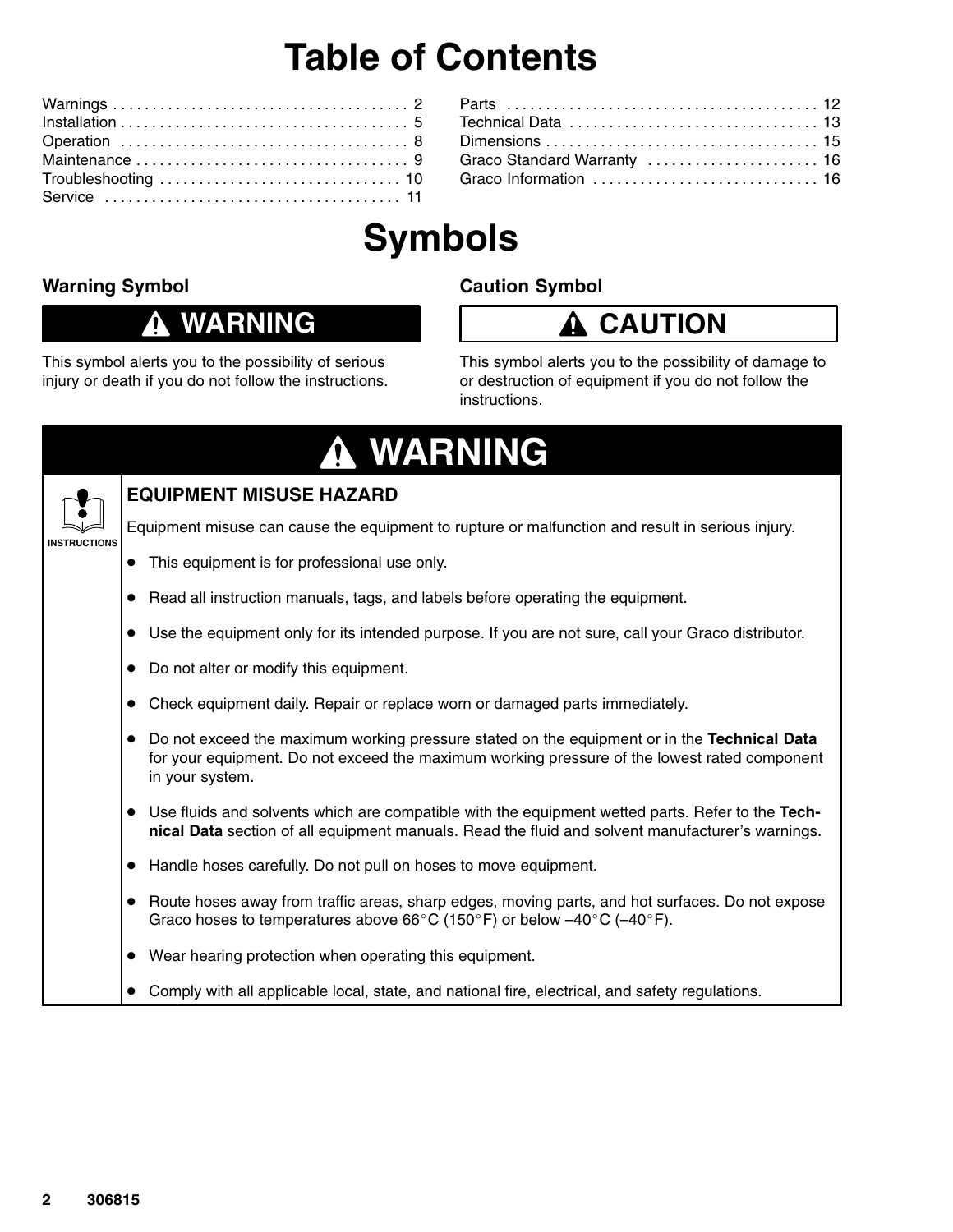# **WARNING**

| <b>INJECTION HAZARD</b>                                                                                                                                                                                                                |  |  |  |  |  |
|----------------------------------------------------------------------------------------------------------------------------------------------------------------------------------------------------------------------------------------|--|--|--|--|--|
| Spray from the gun, leaks or ruptured components can inject fluid into your body and cause extremely<br>serious injury, including the need for amputation. Fluid splashed in the eyes or on the skin can also<br>cause serious injury. |  |  |  |  |  |
| Fluid injected into the skin is a serious injury. The injury may look like just a cut, but it is a serious<br>injury. Get immediate medical attention.                                                                                 |  |  |  |  |  |
| Do not point the gun at anyone or at any part of the body.                                                                                                                                                                             |  |  |  |  |  |
| Do not put your hand or fingers over the spray tip.                                                                                                                                                                                    |  |  |  |  |  |
| Do not stop or deflect leaks with your hand, body, glove or rag.                                                                                                                                                                       |  |  |  |  |  |
| Do not "blow back" fluid; this is not an air spray system.                                                                                                                                                                             |  |  |  |  |  |
| Always have the tip guard on the spray gun when spraying.                                                                                                                                                                              |  |  |  |  |  |
| Check the gun diffuser operation weekly. Refer to page 9.                                                                                                                                                                              |  |  |  |  |  |
| Follow the Pressure Relief Procedure on page 5 if the spray tip clogs and before cleaning,<br>checking or servicing the equipment.                                                                                                     |  |  |  |  |  |
| Tighten all fluid connections before operating the equipment.                                                                                                                                                                          |  |  |  |  |  |
| Check the hoses, tubes, and couplings daily. Replace worn, damaged, or loose parts immediately.                                                                                                                                        |  |  |  |  |  |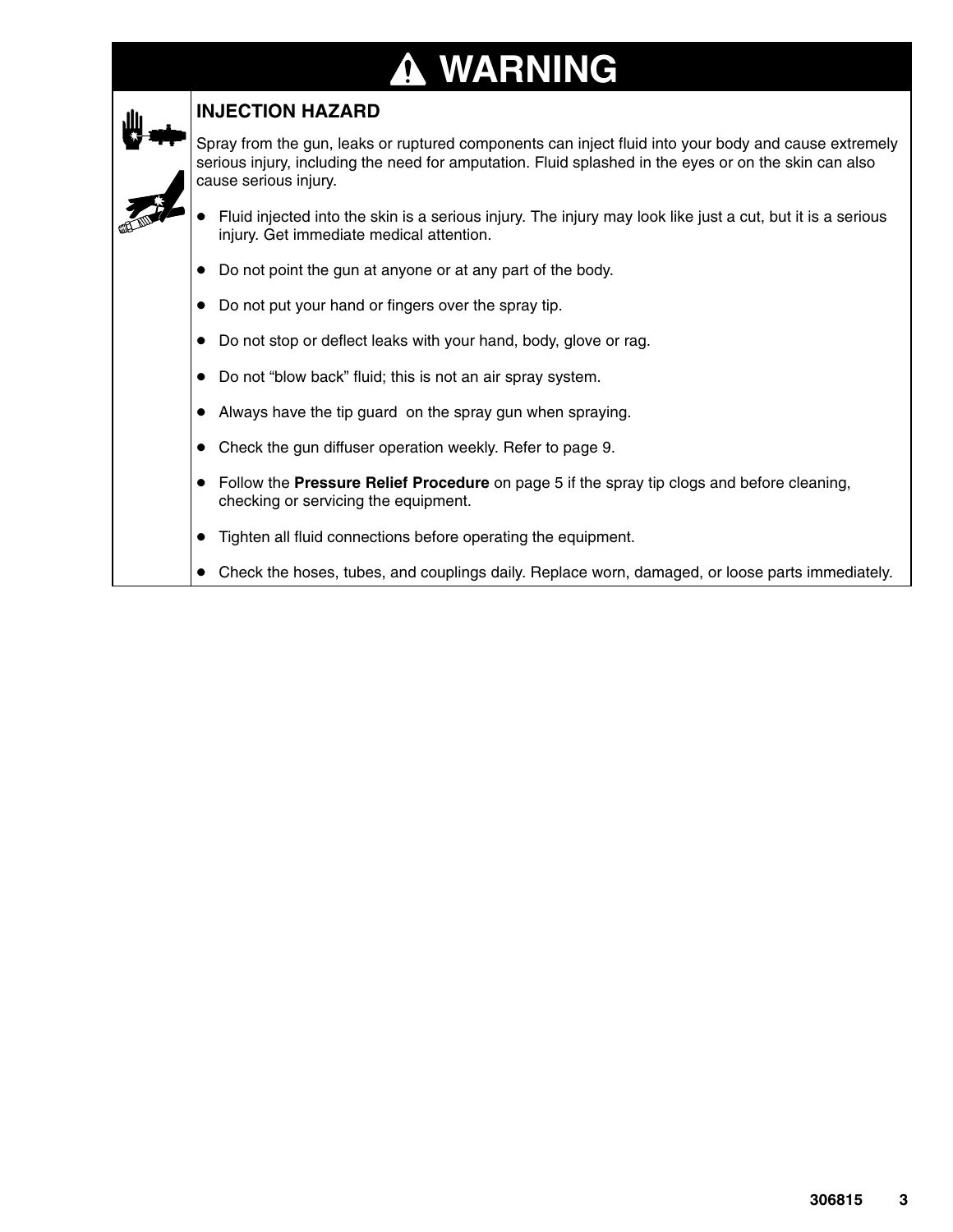### **WARNING ↑**



#### **FIRE AND EXPLOSION HAZARD**

Improper grounding, poor ventilation, open flames or sparks can cause a hazardous condition and result in a fire or explosion and serious injury.

- **Ground the equipment and the object being sprayed. Refer to Grounding** on page 5.
- If there is any static sparking or you feel an electric shock while using this equipment, **stop spraying immediately.** Do not use the equipment until you identify and correct the problem.
- Provide fresh air ventilation to avoid the buildup of flammable fumes from solvents or the fluid being sprayed.
- Keep the spray area free of debris, including solvent, rags, and gasoline.
- **Before operating this equipment, electrically disconnect all equipment in the spray area.**
- **Before operating this equipment, extinguish all open flames or pilot lights in the spray area.**
- Do not smoke in the spray area.
- Do not turn on or off any light switch in the spray area while spraying or while operating if fumes are present.
- Do not operate a gasoline engine in the spray area.



#### **TOXIC FLUID HAZARD**

Hazardous fluid or toxic fumes can cause serious injury or death if splashed in the eyes or on the skin, inhaled, or swallowed.

- Know the specific hazards of the fluid you are using.
- Store hazardous fluid in an approved container. Dispose of hazardous fluid according to all local, state and national guidelines.
- Always wear protective eyewear, gloves, clothing and respirator as recommended by the fluid and solvent manufacturer.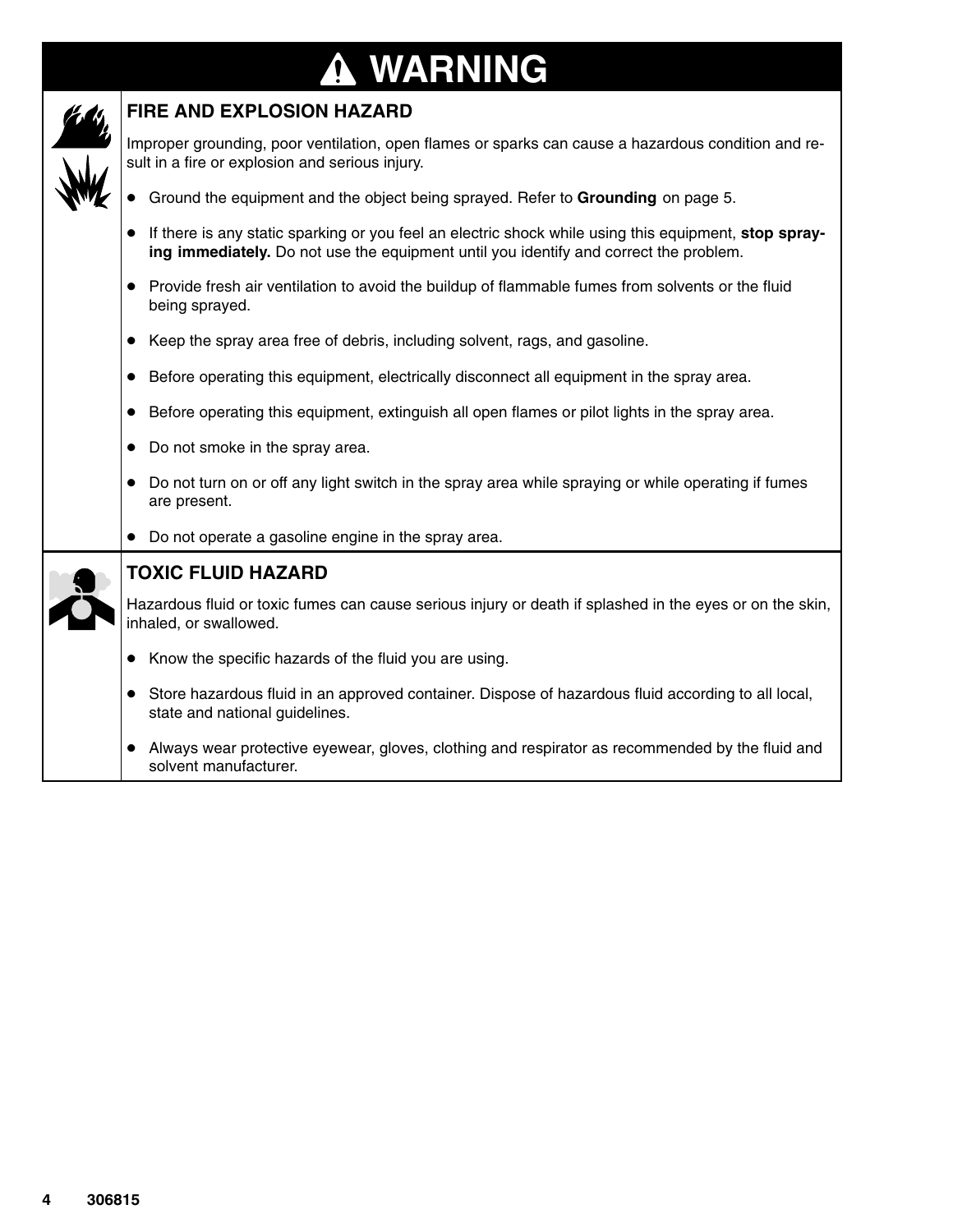# **Installation**

### **General Information**

**NOTE:** Reference numbers and letters in parentheses in the text refer to the callouts in the figures and the parts drawing.

**NOTE:** Always use Genuine Graco Parts and Accessories, available from your Graco distributor.

### **Grounding**

## **WARNING**



**FIRE AND EXPLOSION HAZARD** Before operating the pump, ground the system as explained below. Also read the section **FIRE OR EXPLOSION HAZ-ARD** on page 4.

- 1. *Pump:* use a ground wire and clamp as shown in your separate pump manual.
- 2. *Air and fluid hoses:* use only electrically conductive hoses.
- 3. *Air compressor or hydraulic power supply:* follow manufacturer's recommendations.
- 4. *Spray gun:* ground through connection to a properly grounded fluid hose and pump.
- 5. *Fluid supply container:* follow your local code.
- 6. *Object being sprayed:* follow your local code.
- 7. *Solvent pails used when flushing:* follow your local code. Use only metal pails, which are conductive, placed on a grounded surface. Do not place the pail on a nonconductive surface, such as paper or cardboard, which interrupts the grounding continuity.
- 8. *To maintain grounding continuity when flushing or relieving pressure*, hold a metal part of the spray gun firmly to the side of a grounded *metal* pail, then trigger the gun.

### **Pressure Relief Procedure**



#### **INJECTION HAZARD**

To reduce the risk of serious injury, including fluid injection, splashing in the eyes or on the skin, or injury from mov-

ing parts, always follow the **pressure relief procedure** whenever you:

- are instructed to relieve the pressure,
- stop spraying,
- check or service any of the system equipment,
- or install or clean the spray tips.
- 1. Shut off the power to the pump.
- 2. Close the bleed-type master air valve (required with air-powered pumps).
- 3. Actuate the gun to relieve pressure.
- 4. Open the pump drain valve (required in your system) to help relieve fluid pressure in the displacement pump. Actuating the gun to relieve pressure may not be sufficient. Have a container ready to catch the drainage.
- 5. Leave the drain valve(s) open until you are ready to spray again.

*If you suspect that the spray tip or hose is completely clogged, or that pressure has not been fully relieved after following the steps above, very slowly* loosen the tip guard retaining nut or hose end coupling and relieve pressure gradually, then loosen completely. Now clear the tip or hose.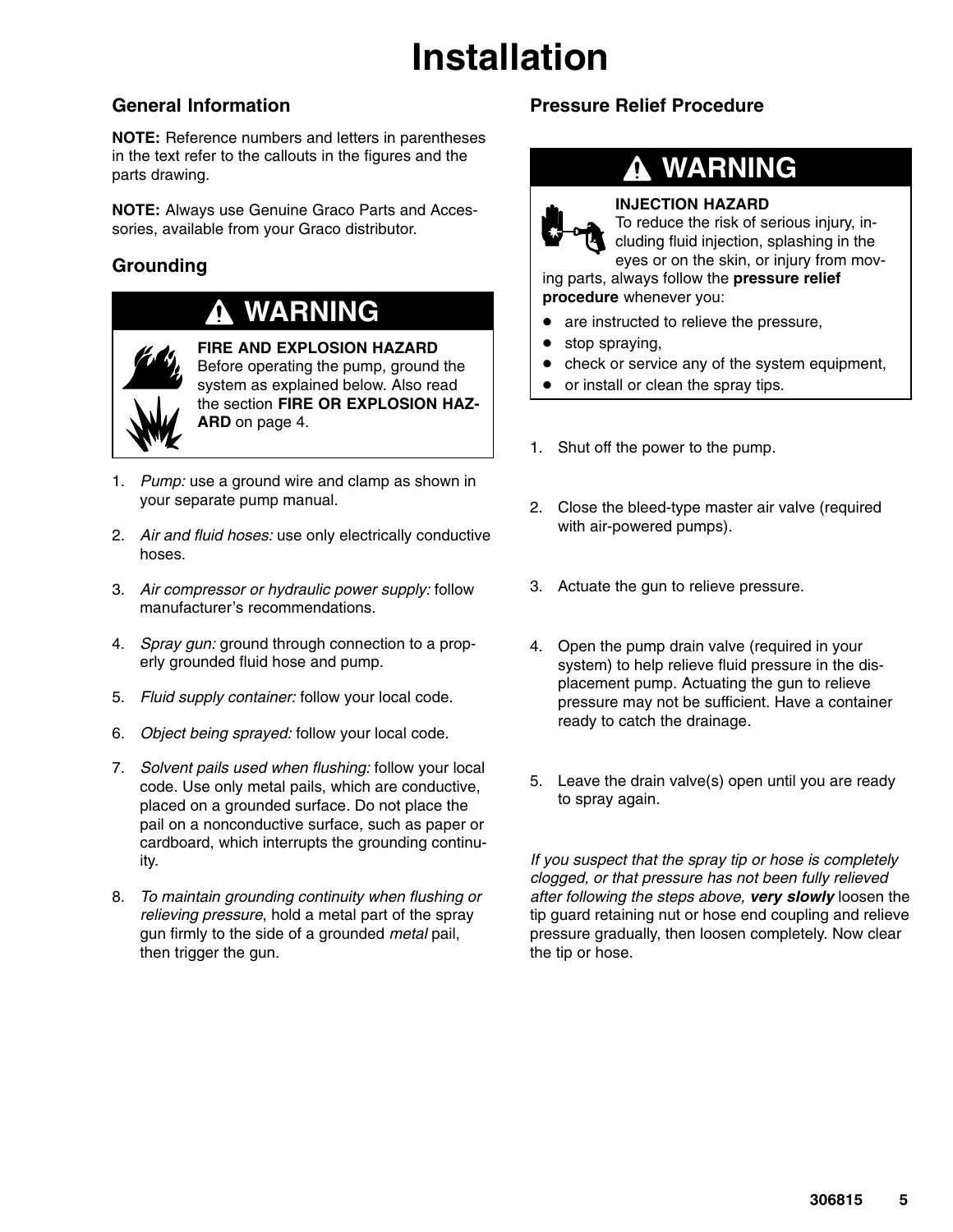## **Installation**



- A Air Line Filter
- B Ball Valves
- C Pump
- D High Pressure Fluid Filters
- E Back Pressure Valve
- F Fluid Director Valve
- G Fluid Supply Line
- **Typical Installation**

The typical installation drawing above is only a guide for selecting required and optional accessories for an automatic airless spray system. Contact your Graco representative for assistance in designing a system to meet your particular needs.

**NOTE:** Reference numbers and letters in parenthesis in the text refer to the callouts in the Typical Installation, Fig. 1, Fig. 2, and the parts drawing.

- H Air Regulator (if required)
- J 3-Way Air Valve
- K Heater (if used)
- L Fluid Return Line (circulating systems only)
- M Fluid Filter
- N Drain Valve
- P Automatic Spray Gun
- R Air Line
- S Timer
- T Timer Switch
- U Fluid Regulator
- V **Workpiece**
- W Bleed-Type Master Air Valve
- Y Fluid Shut-off Valve
- Z Pump Ground Wire

#### **Ventilate the Spray Booth**

### **WARNING**

To prevent hazardous concentrations of toxic and/or flammable vapors, spray only in a properly ventilated spray booth. Never operate the spray gun unless ventilation fans are operating.

#### **Mount the Gun**

Mount the gun on a 0.50 in (12.7 mm) diameter rod (Y) on a mounting fixture or a spray machine. See Fig. 1 and the Typical Installation. The gun tip should be 12 in (305 mm) from the surface of the workpiece (V).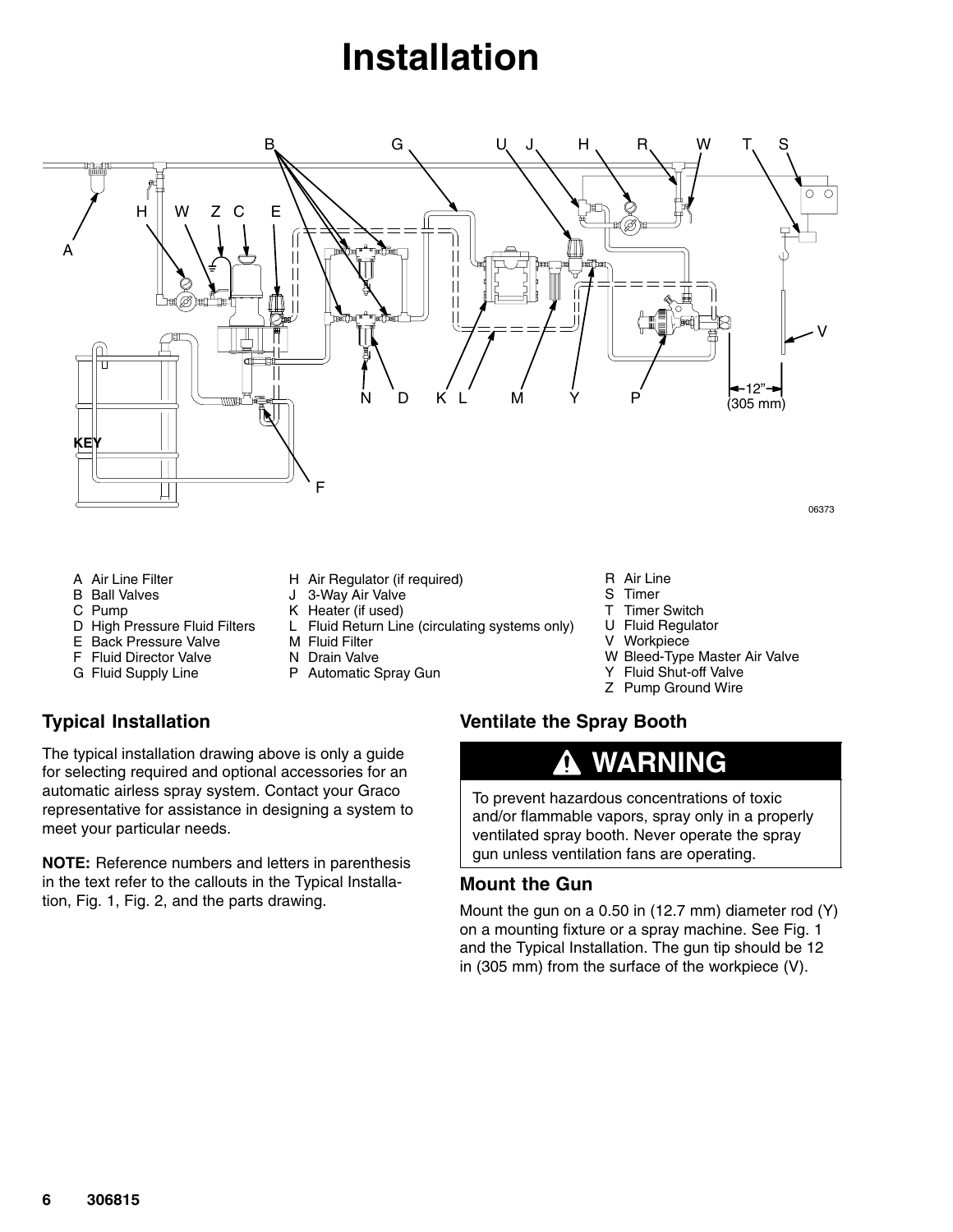# **Installation**

### **Connect the Air Lines**

Clean all lines and connections of dirt, burrs, etc. and blow them out with clean air before connecting to the system. The air supply line (R) should contain an air filter (A) to remove dirt and moisture from the compressed air.

Use a normally closed 3-way air solenoid valve (J) to control the spray gun (P). Attach a grounded air supply line (R) from the 3-way valve to the 1/4 npsm(m) air inlet adapter (6) of the gun. See Fig 1.



### **Connect the Fluid Lines**

Connect a grounded fluid line (G) from the pump to the 1/4 npsm fluid inlet adapter (18) of the gun. You should install a fluid pressure regulator (U) to control fluid pressure to the gun. A regulator gives more accurate fluid pressure than regulating the pump air pressure. Install a fluid filter (M) to remove particles and sediment which may clog the tip.

In a circulating system, connect a return line (L) from the 1/4 npt circulating port (X) to the back pressure valve (E). The back pressure valve ensures regulated pressure to all spray guns in the system.

### **Flush the System**

## **WARNING**

To reduce the risk of serious injury whenever you are instructed to relieve pressure, always follow the **Pressure Relief Procedure** on page 5.

Before flushing, always **relieve the pressure** and remove the spray tip. Start the pump and flush the system with a compatible solvent. Check the system under pressure for leaks; if any are found, **relieve the pressure** and repair the leaks. Pressurize the system again and make sure the leaking has stopped.

### **System Accessories**

### **WARNING**

Two accessories are required in your system; a bleed-type master air valve (W) and a fluid drain valve (N). These accessories help reduce the risk of serious injury including fluid injection, splashing in the eyes or on the skin, and injury from moving parts if you are adjusting or repairing the pump.

The bleed-type master air valve is required only with air-powered pumps. This accessory relieves air trapped between this valve and the pump after the air regulator is shut off. Trapped air can cause the pump to cycle unexpectedly. Locate the valve close to the pump.

The fluid drain valve assists in relieving fluid pressure in the pump, hose, and gun; triggering the gun to relieve pressure may not be sufficient.

### **Installing or Changing the Spray Tip**

### **WARNING**

To reduce the risk of serious injury whenever you are instructed to relieve pressure, always follow the **Pressure Relief Procedure** on page 5.

**Relieve the pressure** and close the air valves. Unscrew the tip retainer (21) and install the tip, then tighten the retainer. See Fig. 1. Be sure the gasket (19) is installed between the tip and valve seat (23) to prevent leaking. If you are using a tip filter accessory kit on Models 206513 or 206887, remove the tip retainer (21) and gasket (19) and install the kit with your tip. See Fig. 2.

The spray tip position determines the direction and pattern width. To adjust the pattern, loosen the tip retainer (21) and position the tip so that the groove is horizontal for a horizontal pattern and vertical for a vertical pattern. Tighten the retainer.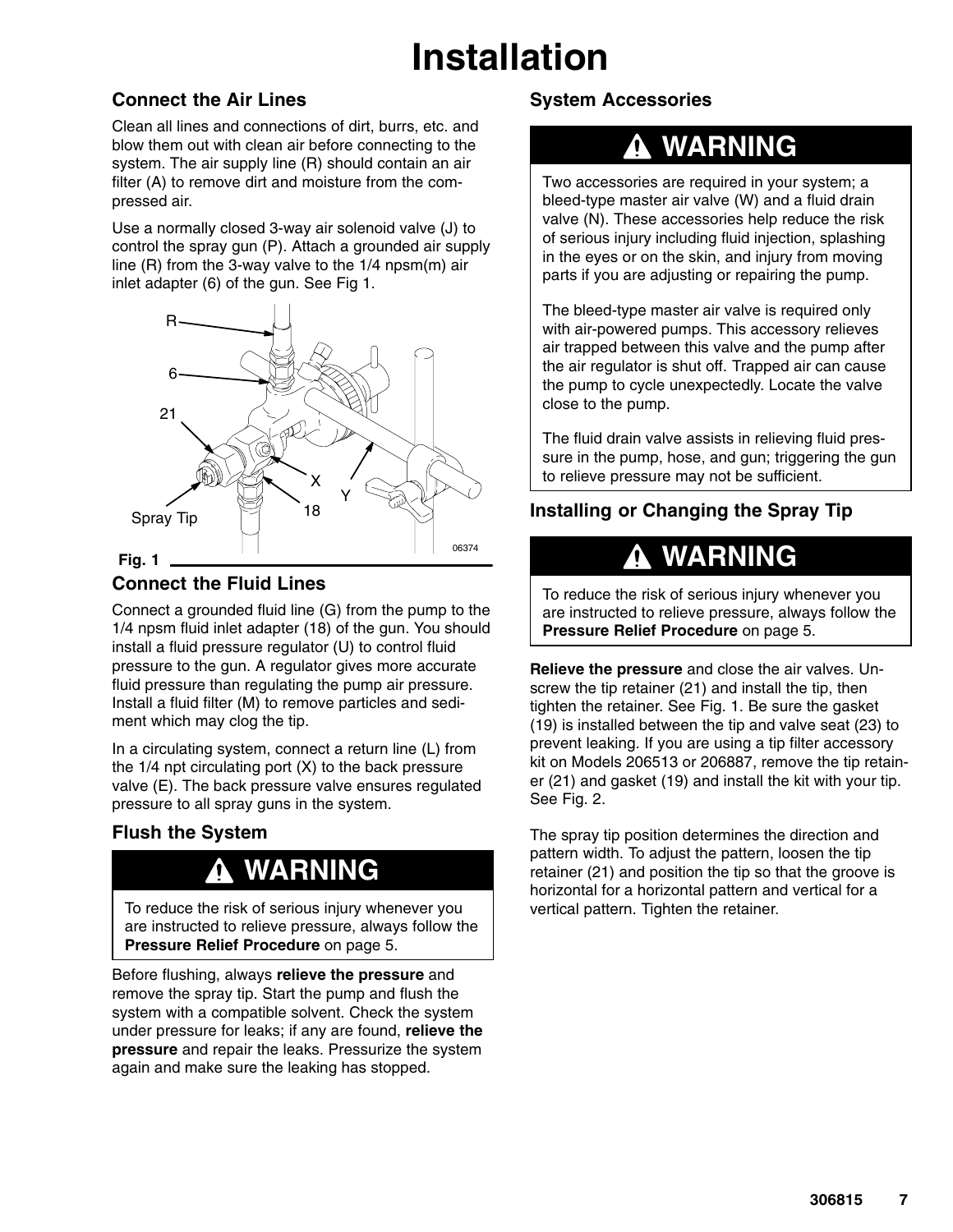# **Operation**

Check the tightness of the spray tip retaining nut (21).

Before each day's operation, lubricate the exposed portion of the needle (22) and the piston (13) with a lubricant compatible with the fluid being sprayed. After lubricating, cover the exposed portions of the needle and piston with a piece of plastic to prevent fluid build-up on these parts. Any spray build-up could damage the valve packings (Parts 17 and 24 on Models 206513 and 207614, Part 17 only on Models 206887 & 904372). See Fig. 2.

Use a fluid filter to remove particles and sediment that could clog the tip.

Set the timer (S) so that the gun will start spraying before meeting the workpiece and stop spraying just after the workpiece has passed.

Set the actuating air to at least 50 psi (345 kPa, 3.4 bar), but not higher than 100 psi (0.7 MPa, 7 bar) and start the pump. Adjust the pump speed and pressure to obtain the proper atomization - always use the lowest pump speed necessary to get the results you want. The spray tip orifice size and angle determine coverage and pattern. Don't try to get more coverage by increasing the pump pressure - use a larger tip instead.

In a circulating system, adjust the back pressure valve to provide constant system back pressure for all guns while maintaining the proper pressure for fluid circulation. Refer to the Typical Installation on page 6.



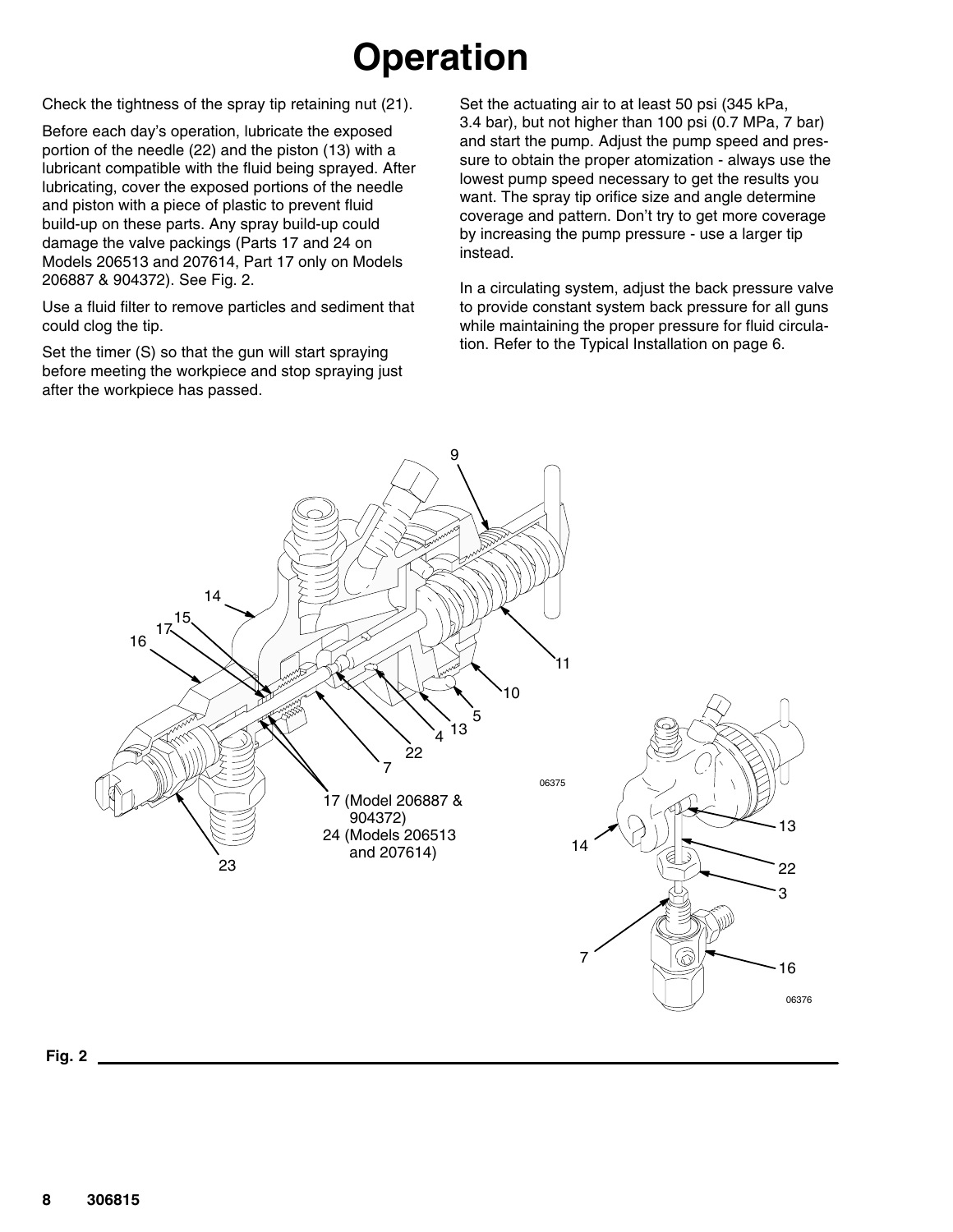## **Maintenance**

### **Clean the Spray Gun and System Daily**

## **WARNING**

To reduce the risk of serious injury whenever you are instructed to relieve pressure, always follow the **Pressure Relief Procedure** on page 5.

## **A** CAUTION

Be sure that the solvent that you use is compatible with the fluid being sprayed, to avoid clogging the gun's fluid passages.

An important part of the care and maintenance of your automatic airless spray gun is proper flushing. Flush the gun daily with a compatible solvent until all traces of paint are removed from the gun passages. **Relieve the pressure** and remove the spray tip before flushing.

Clean the outside surfaces of the gun by wiping with a soft cloth dampened with a compatible solvent.

## **A CAUTION**

Never immerse the entire gun in solvent. Immersing in solvent removes lubricants and tends to damage packings. Never use metal instruments to clean the hole in the spray tip. Metal instruments may damage the hole and distort the spray pattern.

To remove a hardened particle from the tip, remove the tip and blow air through the tip orifice from the front.

Soak the plugged tip in solvent and use a soft bristled brush to clean it. Never use a pin or other sharp tool to clean the tip as it can damage it.

#### **Check the Diffuser Weekly** (Model 206513 only)

The gun diffuser breaks up spray and reduces the risk of fluid injection when the tip is not installed. Check diffuser operation regularly. **Relieve the pressure**, and then remove the spray tip. Aim the gun into a metal pail, holding the gun firmly to the pail. Using the lowest possible pressure, actuate the gun. If the fluid emitted is not diffused into an irregular stream, replace the diffuser immediately.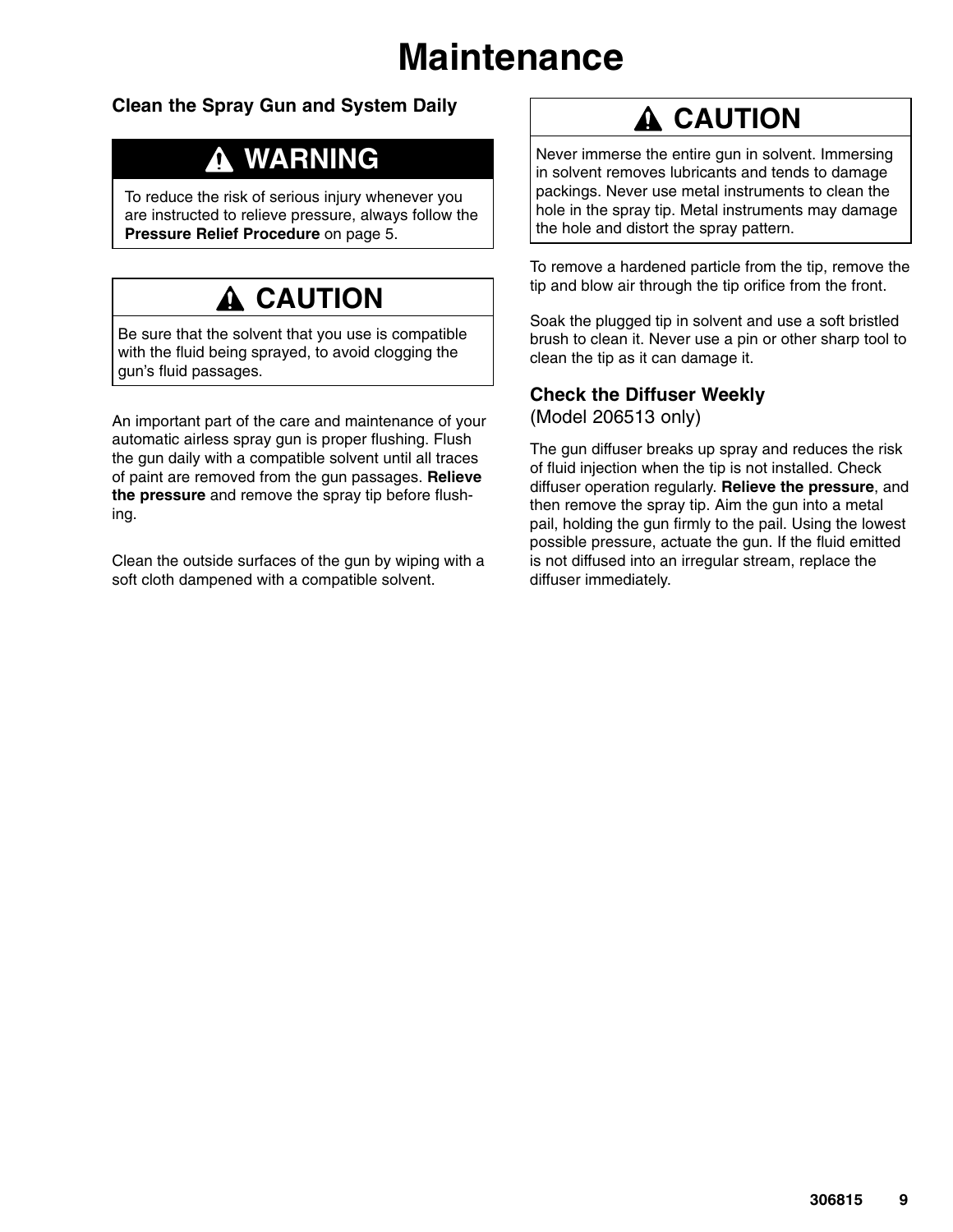# **Troubleshooting**

### **WARNING**

To reduce the risk of serious injury whenever you are instructed to relieve pressure, always follow the **Pressure Relief Procedure** on page 5.

Before servicing this equipment always make sure to **relieve the pressure**.

**Note:** Check all possible problems and solutions before disassembling the gun.

| Problem                           | Cause                               | <b>Solution</b>                                                         |  |
|-----------------------------------|-------------------------------------|-------------------------------------------------------------------------|--|
| Uneven spray pattern              | Fluid pressure too low              | Increase pressure to pump, or adjust<br>fluid pressure regulator.       |  |
| Tails or fingers in spray pattern | Fluid pressure too low              | Increase pressure to pump, or adjust<br>fluid pressure regulator.       |  |
|                                   | Fluid too viscous, or supply is low | Decrease viscosity by thinning,<br>heating or agitation; refill supply. |  |
|                                   | Tip orifice too small for fluid     | Change to larger tip.                                                   |  |
| Gun will not stop spraying        | Fluid pressure too high             | Reduce pressure to pump, or adjust<br>fluid pressure regulator.         |  |
|                                   | Fluid needle binding                | Clean, repair.                                                          |  |
|                                   | Piston packing binding              | Repair.                                                                 |  |
|                                   | Obstructed or worn needle or seat   | Clean or replace.                                                       |  |
|                                   | Valve needle not properly adjusted  | Adjust spring tension by turning the<br>drive pin.                      |  |
| Gun will not spray                | Pump not operating                  | Refer to separate pump manual.                                          |  |
|                                   | Fluid line clogged                  | Clear.                                                                  |  |
|                                   | Fluid valve closed                  | Open.                                                                   |  |
|                                   | Clogged spray tip or needle seat    | Clean.                                                                  |  |
|                                   | No trigger or actuator air pressure | Check, clean air lines.                                                 |  |
|                                   | Worn or dry piston packings         | Replace.                                                                |  |
| Distorted spray pattern           | Fluid pressure too low              | Increase pressure to pump, or adjust<br>fluid pressure regulator.       |  |
|                                   | Clogged spray tip or needle seat    | Clean.                                                                  |  |
|                                   | Fluid buildup on tip, or worn tip   | Clean, replace.                                                         |  |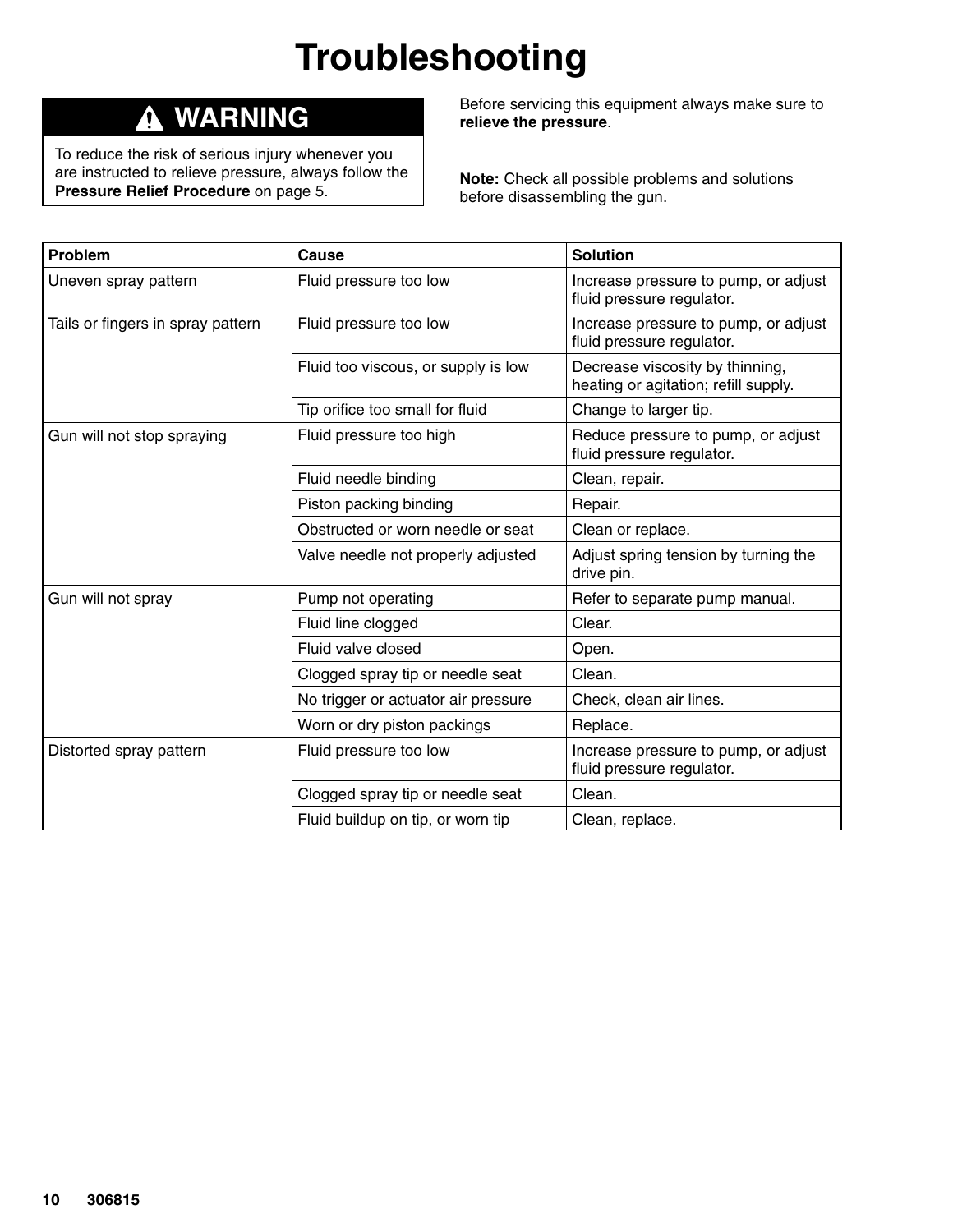## **Service**

## **WARNING**

To reduce the risk of serious injury whenever you are instructed to relieve pressure, always follow the **Pressure Relief Procedure** on page 5.

#### **Needle, Seat, and Packings**

To clean or replace the needle (22), its seat (23) or packings (17 or 24), **relieve the pressure**, remove the spray tip and flush the gun with a compatible solvent. Disconnect the fluid hose(s). Screw the locknut (3) off the head (16) and align the slot in the air piston (13) with the slot in the gun body (14). Swing the head out of the gun body and slide the needle out of the socket in the air piston.

Screw the packing nut (7) out and remove the packings (17 or 24), gland (15), and needle (22). Remove the tip and screw the seat (23) out of the housing. See Fig. 2. Handle the needle and seat carefully and inspect them closely for wear or damage. Reassemble the gun using new parts as necessary. Soak a new leather packing in light, compatible oil before installing it.

### **Air Piston, Spring, and Seals**

### **WARNING**

To reduce the risk of serious injury whenever you are instructed to relieve pressure, always follow the **Pressure Relief Procedure** on page 5.

**Relieve the pressure**, then remove the gun head as explained above. Remove the air cylinder cap (10), take out the spring (11) and pull the piston (13) out. Clean and inspect all parts. Check the piston o-rings (4,5) carefully. Lubricate all parts with a light waterproof grease and reassemble the gun using new parts as necessary.

**NOTE:** Use a repair kit to service the gun. See page 13. For best results, use all the parts in the kit even if the old ones still look good.

### **Packing Configurations**

On Models 206513 and 207614, the standard packings are two 181523 UHMWPE packings and one 166258 leather packing. On Models 206887 and 904372, the standard is three 168296 PTFE packings.

If your usage requires packings different from those that are standard on your gun, refer to the following chart of available packing configurations.

| <b>Model</b><br>No. | Leather<br>Packings   | <b>UHMWPE</b><br>Packings                                          | <b>PTFE</b><br><b>Packings</b>                         |
|---------------------|-----------------------|--------------------------------------------------------------------|--------------------------------------------------------|
| 206513              | (3) 166258<br>leather | (2) 181523<br>UHMWPE and<br>(1) 166258<br>leather<br>(Standard)*   | $(3)$ 168296<br><b>PTFF</b>                            |
| 207614              | (3) 166258<br>leather | (2) 181523<br>UHMWPE and<br>$(1)$ 166258<br>leather<br>(Standard)# | $(3)$ 168296<br><b>PTFF</b>                            |
| 206887              | (3) 166258<br>leather | (2) 181523<br>UHMWPE and<br>(1) 166258<br>leather                  | $(3)$ 168296<br><b>PTFF</b><br>(Standard) <sup>+</sup> |
| 904372              | (3) 166258<br>leather | (2) 181523<br>UHMWPE and<br>(1) 166258<br>leather                  | $(3)$ 168296<br>PTFE<br>(Standard)†                    |

\* Included in Repair Kit 214968.

† Included in Repair Kit 214841.

# Included in Repair Kit 747096.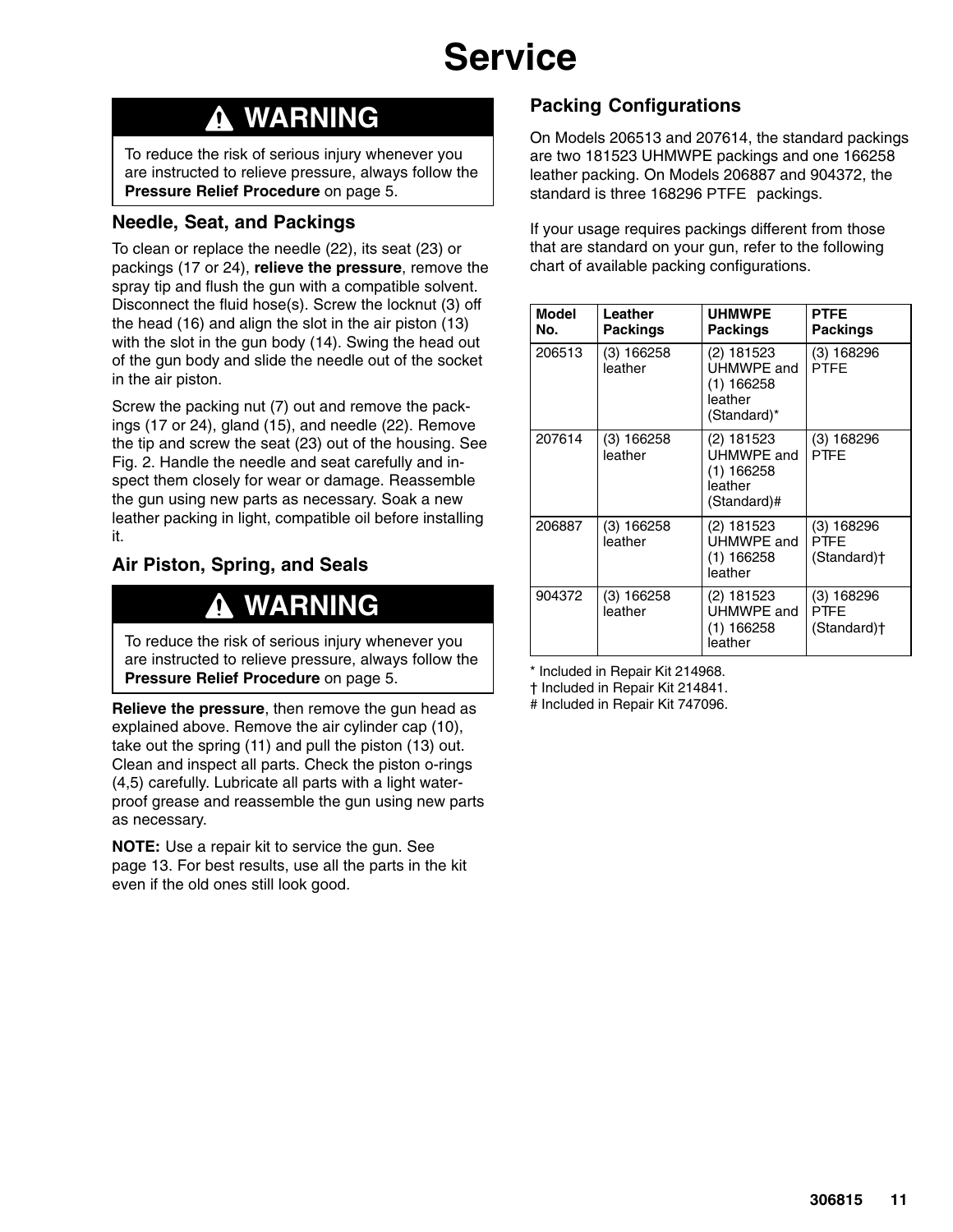## **Parts**

<span id="page-11-0"></span>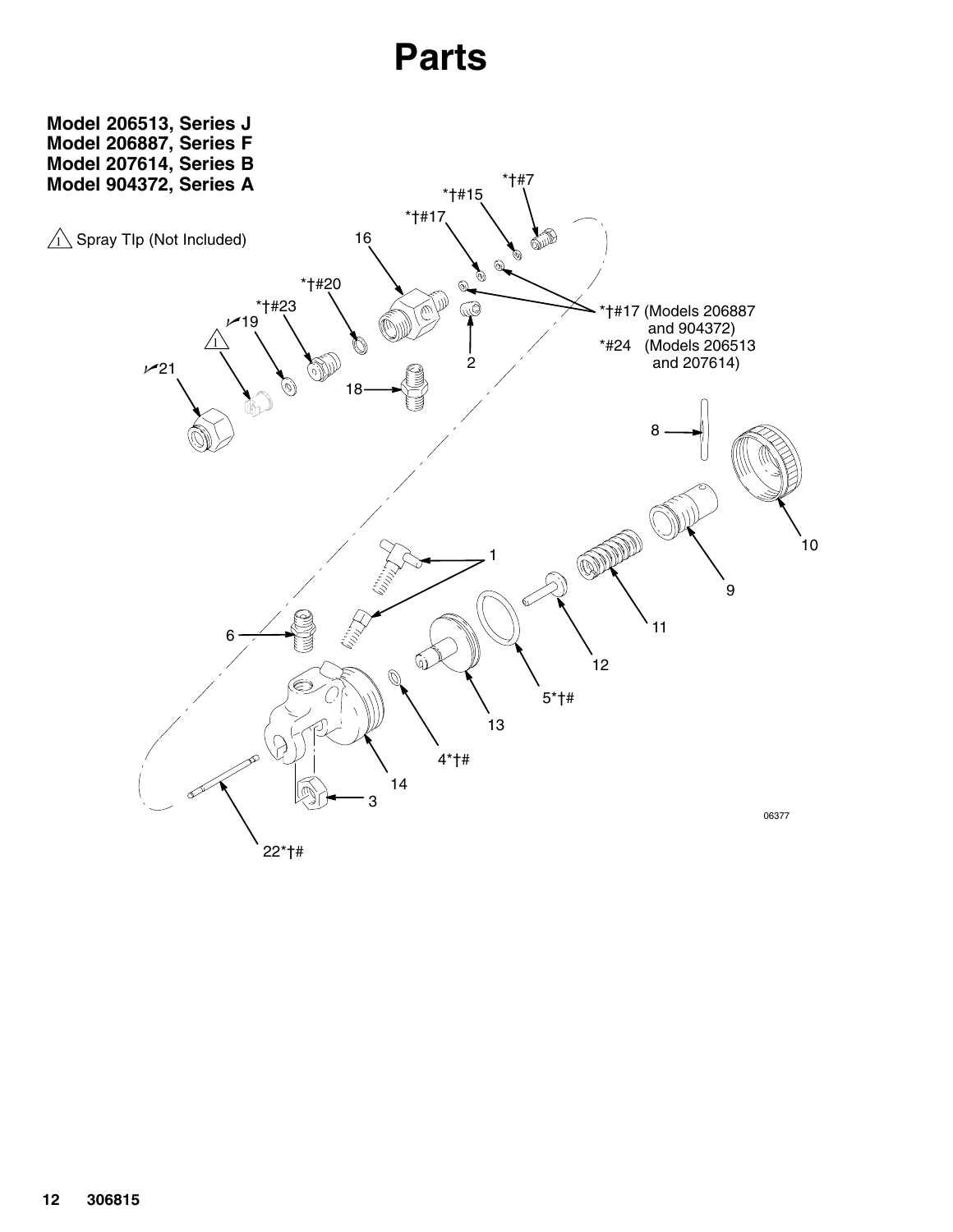## **Parts**

| Ref<br>No.         | Part No. | <b>Description</b>                  | Qty. | Ref<br>No.      | Part No. | <b>Description</b>                                   | Qty.           |
|--------------------|----------|-------------------------------------|------|-----------------|----------|------------------------------------------------------|----------------|
| 1.                 | 101554   | SCREW, sq hd cup pt set;            |      | 17 <sub>†</sub> | 168296   | PACKING, PTFE (standard on                           |                |
|                    |          | $3/8 - 16 \times 3/4$ "             |      |                 |          | Models 206887 & 904372 only)                         | 3              |
| 1.                 | 205355   | SETSCREW, t-handle                  |      | 18              | 166421   | ADAPTER, hex pipe; SST;                              |                |
|                    |          | (Models 206887 & 904372 only)       |      |                 |          | $1/4$ npt x $1/4$ npsm                               |                |
| 2                  | 101970   | PLUG, slotted pipe; 1/4 npt         |      | 19 <sub>k</sub> | 166969   | GASKET, acetal homopolymer                           | 1              |
| 3                  | 102300   | NUT, jam; 9/16-18                   |      | $20#*$          | 167730   | GASKET, copper (Models 206513 &                      |                |
| $4#$ <sup>*</sup>  | 155685   | O-RING, nitrile rubber              |      |                 |          | 207614 only)                                         | 1              |
| 4                  | 502377   | O-RING, Viton (Model 904372 only)   |      | 20†             | 176255   | GASKET, nylon (Models 206887                         |                |
| $5#1*$             | 156593   | O-RING, nitrile rubber              |      |                 |          | & 904372 only)                                       |                |
| 5                  | 502136   | O-RING, Viton (Model 904372 only)   | 1    | 21 <sup>2</sup> | 171602   | NUT, tip retainer; SST                               | 1              |
| 6                  | 162453   | ADAPTER, hex pipe;                  |      | 22#†*           | 220195   | NEEDLE, valve; chrome plated SST                     |                |
|                    |          | $1/4$ npt x $1/4$ npsm              |      |                 |          | w/carbide ball                                       | 1              |
| $7#1*$             | 164313   | NUT, packing; SST                   |      | $23*$           | 214966   | SEAT, valve; 416 SST, carbide; with                  |                |
| 8                  | 164736   | PIN, straight hdls; 0.188" (3.2 mm) |      |                 |          | diffuser (Model 206513 only)                         | 1              |
|                    |          | dia; 2.0" (50.8 mm) long            |      | $23#+$          | 205645   | SEAT, valve; 303 SST, carbide;                       |                |
| 9                  | 164737   | SCREW, adjusting                    |      |                 |          | without diffuser (Models 207614,                     |                |
| 10                 | 164738   | CAP, air cylinder                   |      |                 |          | 206887, & 904372 only)                               | 1              |
|                    |          | (Models 206513 & 207614 only)       | 1    | $24#*$          | 181523   | PACKING; UHMWPE (standard on                         |                |
| 10                 | 166848   | CAP, air cylinder                   |      |                 |          | Models 206513 & 207614 only)                         | $\overline{c}$ |
|                    |          | (Models 206887 & 904372 only)       | 1    |                 |          |                                                      |                |
| 11                 | 164739   | SPRING, compression                 |      | #               |          | Supplied in repair kit 747096                        |                |
| 12                 | 164740   | GUIDE, spring                       |      |                 |          |                                                      |                |
| 13                 | 164741   | PISTON, air                         |      | t               |          | Supplied in repair kit 214841                        |                |
| 14                 | 164745   | BODY, spray gun                     |      |                 |          |                                                      |                |
|                    |          | (Models 206513 & 207614 only)       | 1    |                 |          | Supplied in repair kit 214968                        |                |
| 14                 | 166847   | BODY, spray gun                     |      |                 |          |                                                      |                |
|                    |          | (Models 206887 & 904372 only)       | 1    | ↙               |          | Recommended "tool box" spare parts. Keep these spare |                |
| $15#$ <sup>*</sup> | 166255   | GLAND, packing; SST                 |      |                 |          | parts on hand to reduce down time.                   |                |
| 16                 | 166256   | HEAD, spray gun                     |      |                 |          |                                                      |                |
| $17a#*$            | 166258   | PACKING, leather (standard on       |      |                 |          |                                                      |                |
|                    |          | Models 206513 & 207614 only)        | 1    |                 |          |                                                      |                |

## **Technical Data**

|                                       | Tungsten Carbide, 303 & 416 Stainless Steel, UHMWPE |
|---------------------------------------|-----------------------------------------------------|
| Wetted parts (Models 206887 & 904372) | Acetal Homopolymer, Nylon, PTFE,                    |
|                                       | Tungsten Carbide, 416 & 303 Stainless Steel         |
|                                       |                                                     |
| 3000 psi (21 MPa, 210 bar)            | 70 $dB(A)$                                          |
|                                       |                                                     |
| 3000 psi (21 MPa, 210 bar)            | $81$ dB(A)                                          |

Viton $^{\circledR}$  is a registered trademark of the DuPont Co.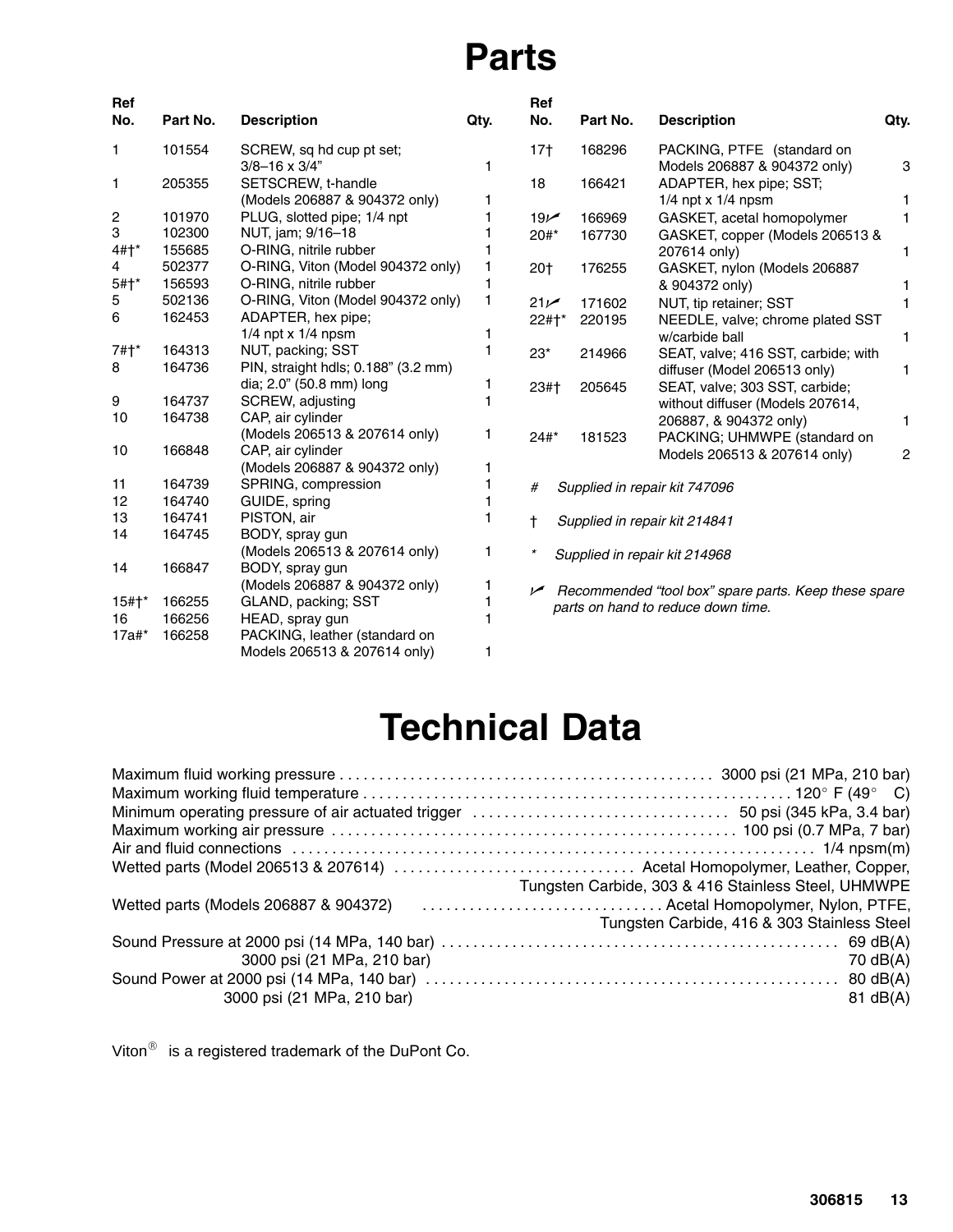## **Accessories**

### **TIP GUARDS**

These tip guards fit all Graco airless spray guns. Choose the one that's right for your application. One of these tip guards is included with every Graco airless gun.

**222422** Standard Dripless<sup>™</sup> Tip Guard. Order flat tip separately. See your distributor for available sizes.



**222674** Heavy Duty RAC<sup>™</sup> Dripless<sup>™</sup> Tip Guard. Order Switch Tip separately. See your distributor for available sizes.

### **DIRECTIONAL SPRAY NOZZLE ADAPTERS**

(Tip filter and retainer not included) 3000 psi (21 MPa, 210 bar) Maximum Working Pressure.

206235 Single nozzle swivels 180°; permits changing spray pattern direction to suit job. (*Spray tip not included*)



**206236** Dual nozzle provides wider spray pattern or two spray patterns angled in opposite directions. (*Spray tip not included)*



#### **WRENCH 171147**



### **NYLON BRUSHES**

For cleaning gun passages.

**101891** 0.375" dia **101892** 0.625" dia

#### **BLEED-TYPE MASTER AIR VALVE (REQUIRED)**

300 psi (2.1 MPa, 21 bar) Maximum Working Pressure

Relieves air trapped in the air line between the pump air inlet and this valve when closed.

**107141** 3/4 npt(m x f) inlet & outlet



**107142** 1/2 npt(m x f) inlet & outlet



### **ACCESSORY KIT 210624**

(For Models 206513 & 206887) 3000 psi (210 bar) Maximum Working Pressure Replaces gasket and tip retainer. Includes both 0.005" and 0.009" filters.

| Ref |          |                          |      |
|-----|----------|--------------------------|------|
| No. | Part No. | <b>Description</b>       | Qtv. |
|     | 162863   | <b>WASHER</b>            | 1    |
| 2   | 187148   | <b>RETAINER</b>          | 1    |
| 3   | 171601   | <b>TIP RETAINER</b>      | 1    |
| 4   | 205264   | FILTER; (0.005" spacing) |      |
|     |          | (Includes HEAD 164075)   | 1    |
| 5   | 205265   | FILTER; (0.009" spacing) |      |
|     |          | (Includes HEAD 164075)   |      |
|     |          |                          |      |

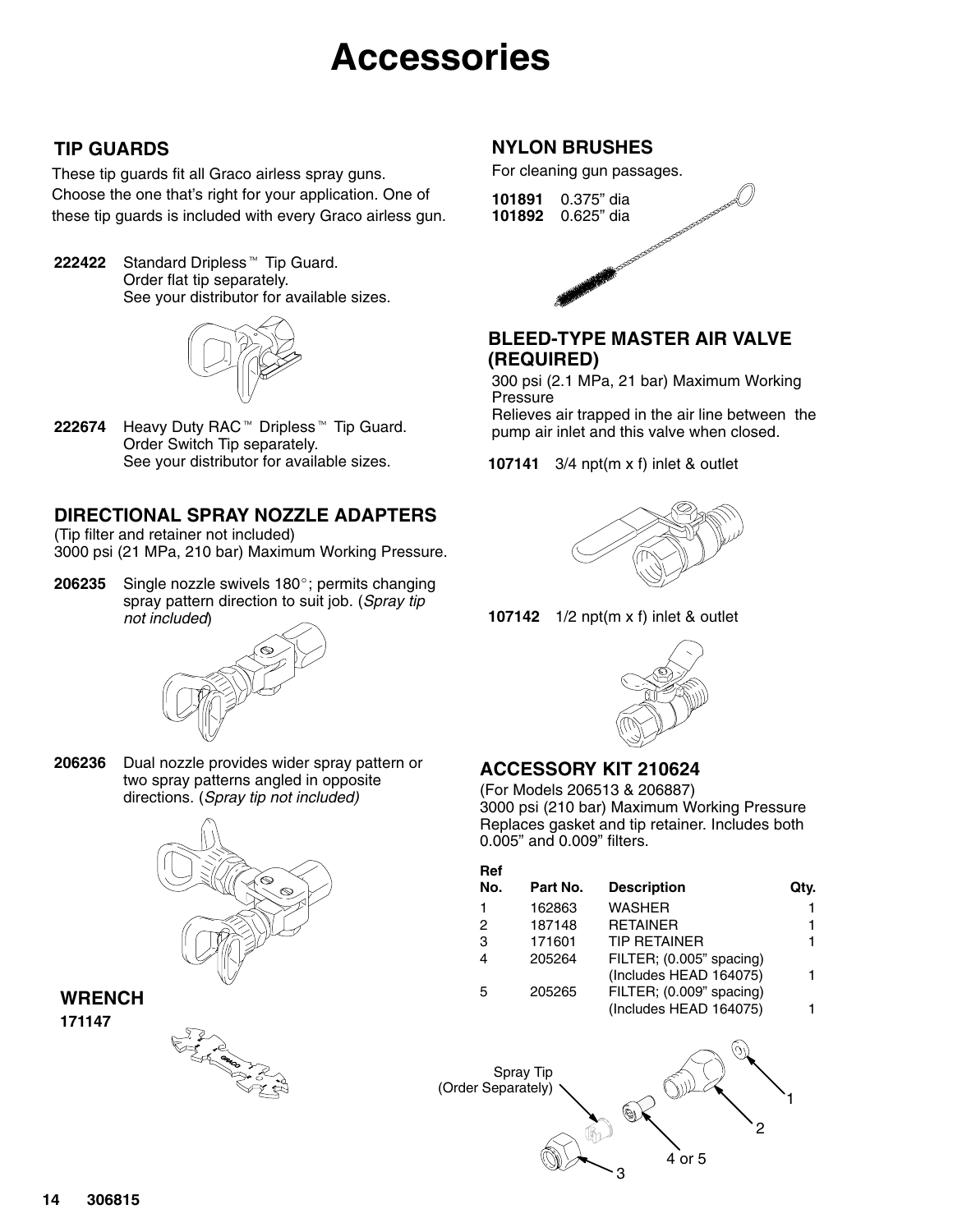## **Dimensions**